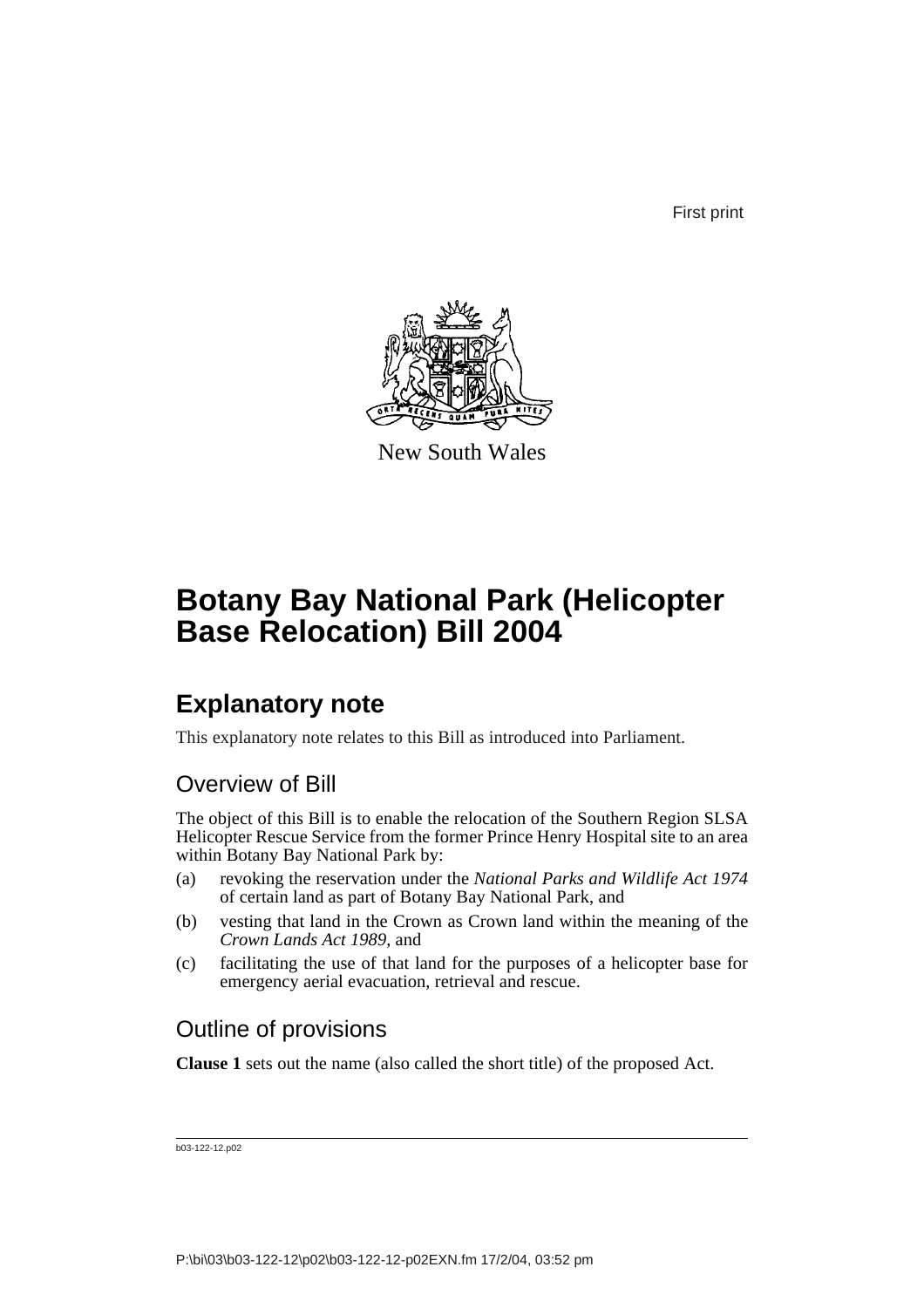Explanatory note

**Clause 2** provides for the commencement of the proposed Act on a day or days to be appointed by proclamation.

**Clause 3** describes the objects of the proposed Act.

**Clause 4** defines *helicopter facilities* as including buildings and installations for the parking, fuelling, servicing and maintenance of helicopters.

**Clause 5** specifies the land to which the proposed Act applies.

**Clause 6** revokes the reservation under the *National Parks and Wildlife Act 1974* of that land as part of Botany Bay National Park.

**Clause 7** vests the land to which the proposed Act applies in the Crown and provides for it to be Crown land within the meaning of the *Crown Lands Act 1989*. It also dispenses with the necessity for a separate assessment to be carried out under the *Crown Lands Act 1989* in relation to land to which the proposed Act applies, prior to the granting of a lease or a licence under the *Crown Lands Act 1989* for the following purposes:

- (a) the taking off, landing and movement of helicopters used for emergency evacuation, retrieval or rescue,
- (b) helicopter facilities for those helicopters,
- (c) accommodation for the crew of those helicopters, including pilots, medical practitioners, nurses and paramedical workers.

**Clause 8** overrides any provisions of an environmental planning instrument made under the *Environmental Planning and Assessment Act 1979* that prohibit, require development consent for, or otherwise restrict, the development of land to which the proposed Act applies for those purposes.

**Clause 9** makes it clear that the development of land, to which the proposed Act applies, for those purposes is an essential public purpose for the purposes of section 36 of the *Aboriginal Land Rights Act 1983*. This has the effect of resolving any doubt as to whether the land is claimable Crown land under that Act.

**Clause 10** enables the Minister administering the *National Parks and Wildlife Act 1974* to grant an easement or right of way, over land reserved under that Act, for the purpose of enabling access or the provision of services to land to which the proposed Act applies.

**Clause 11** ensures that the proposed Act does not operate to extinguish native title rights and interests existing in relation to the land to which the proposed Act applies immediately before it is vested in the Crown under the proposed Act.

**Clause 12** provides that the proposed Act binds the Crown.

Explanatory note page 2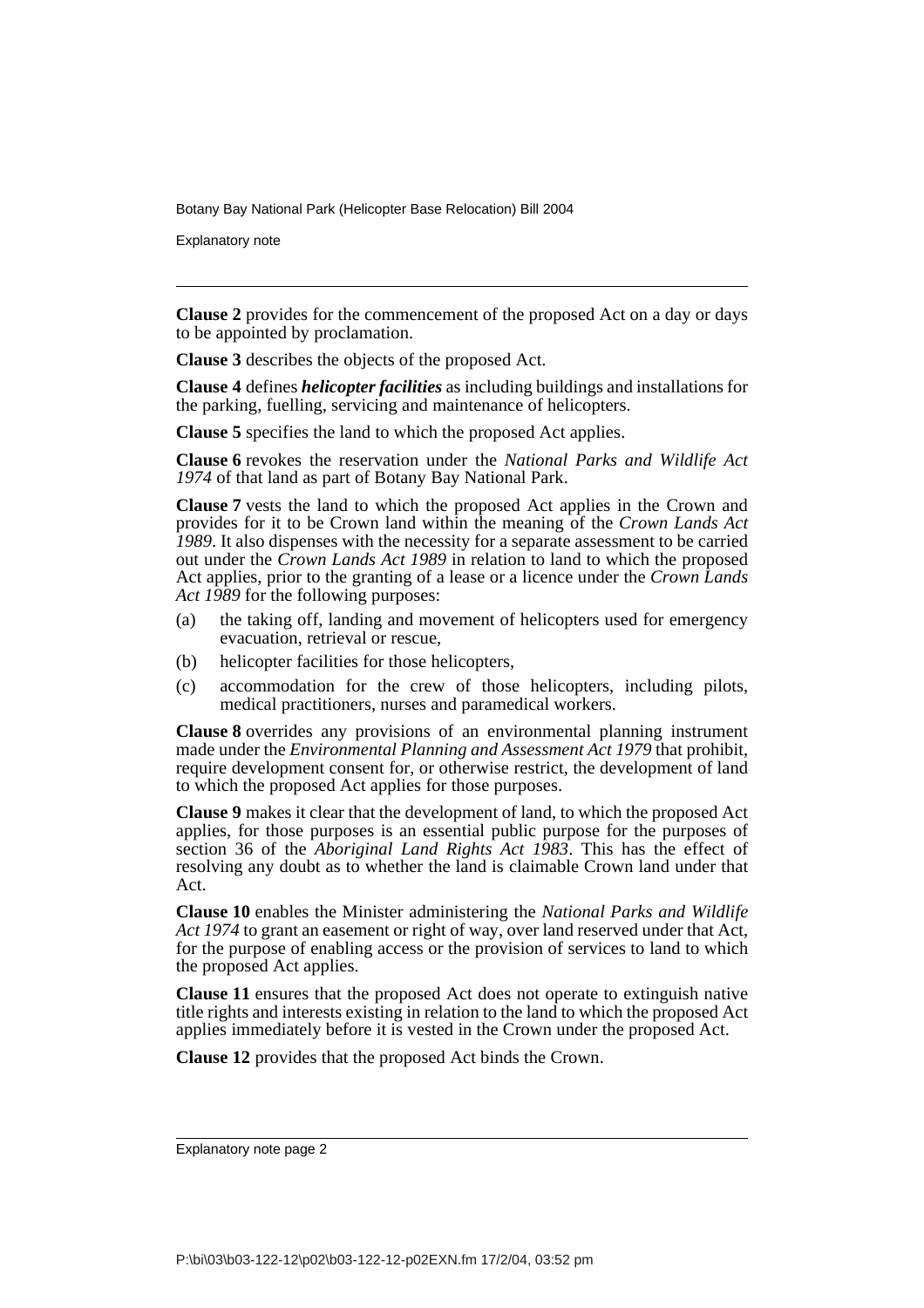Explanatory note

**Clause 13** enables the making of regulations for the purposes of the proposed Act, including regulations of a savings or transitional nature consequent on the enactment of the proposed Act.

Explanatory note page 3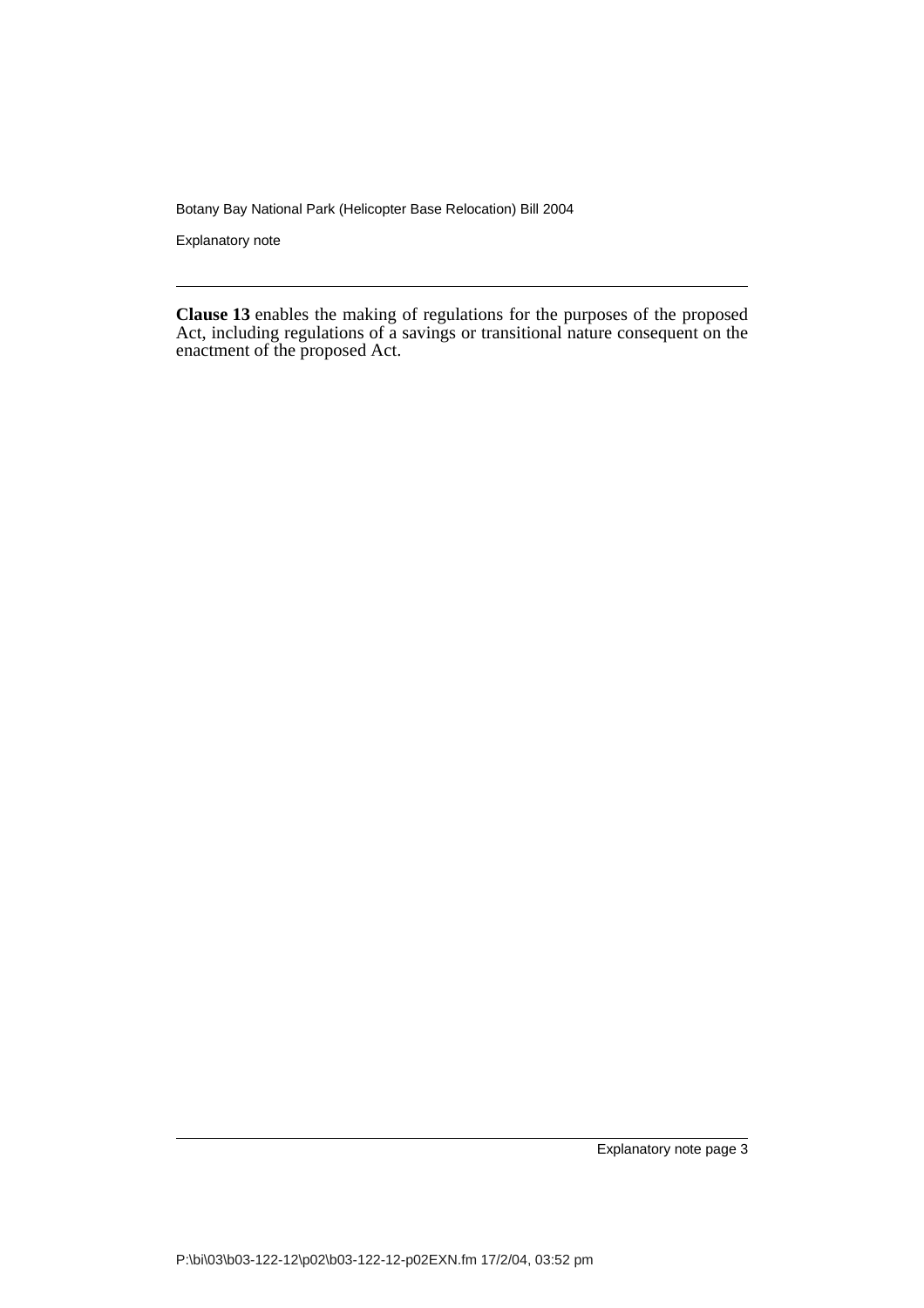Explanatory note

Explanatory note page 4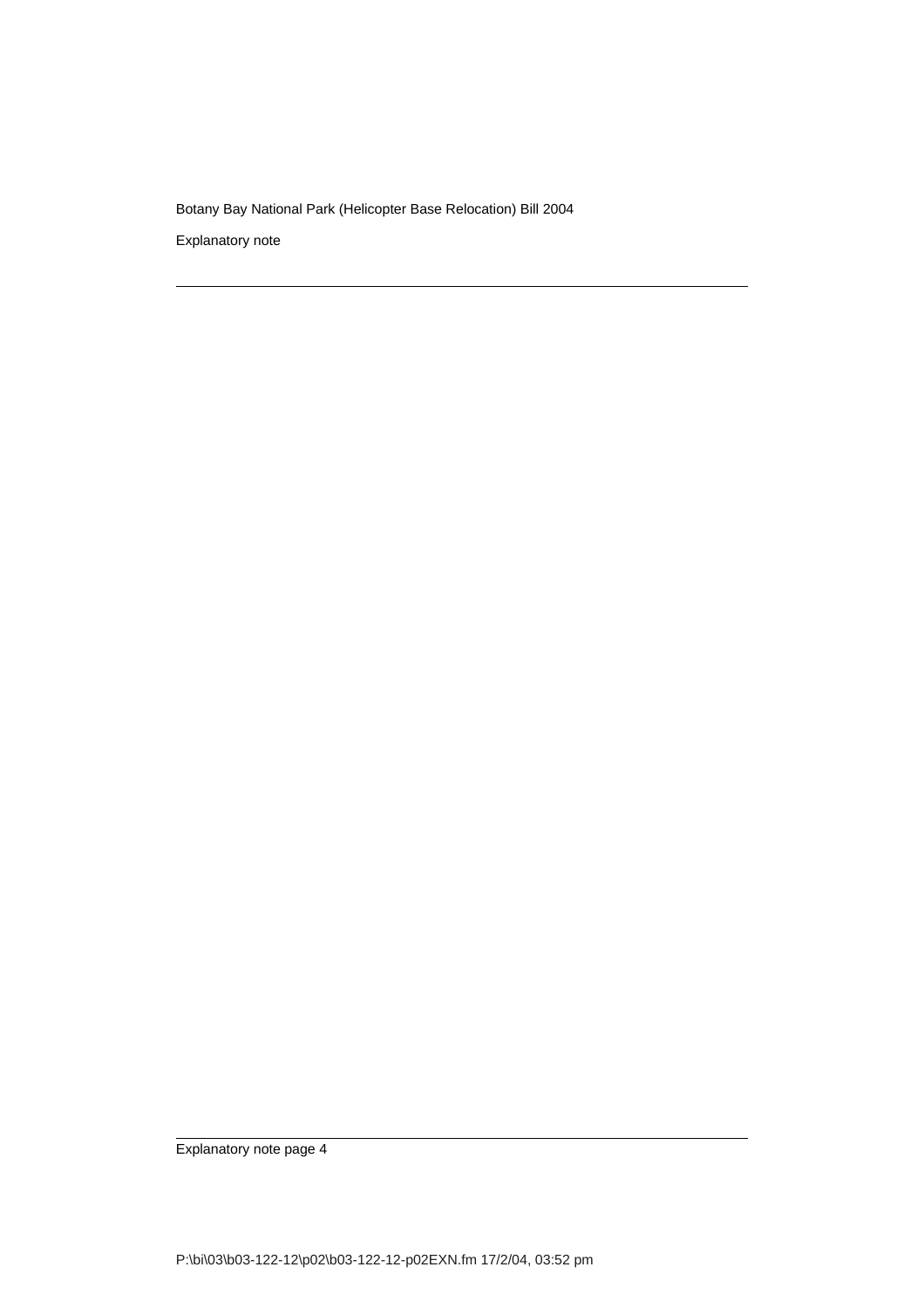First print



New South Wales

## **Botany Bay National Park (Helicopter Base Relocation) Bill 2004**

### **Contents**

|                 |                                                              | Page           |
|-----------------|--------------------------------------------------------------|----------------|
| 1               | Name of Act                                                  | 2              |
| 2               | Commencement                                                 | 2              |
| 3               | Objects of this Act                                          | 2              |
| 4               | Definitions                                                  | 2              |
| 5               | Land to which this Act applies                               | $\overline{2}$ |
| 6               | Revocation of land as national park                          | 2              |
|                 | Application of Crown Lands Act 1989                          | 3              |
| 8               | Application of environmental planning instruments            | 3              |
| 9               | Application of section 36 of Aboriginal Land Rights Act 1983 | 3              |
| 10              | Minister administering National Parks and Wildlife Act 1974  |                |
|                 | may grant easement or right of way                           | 4              |
| 11              | Saving of native title rights and interests                  | 4              |
| 12 <sup>2</sup> | Act to bind Crown                                            | 4              |
| 13              | Regulations                                                  |                |
|                 |                                                              |                |

b03-122-12.p02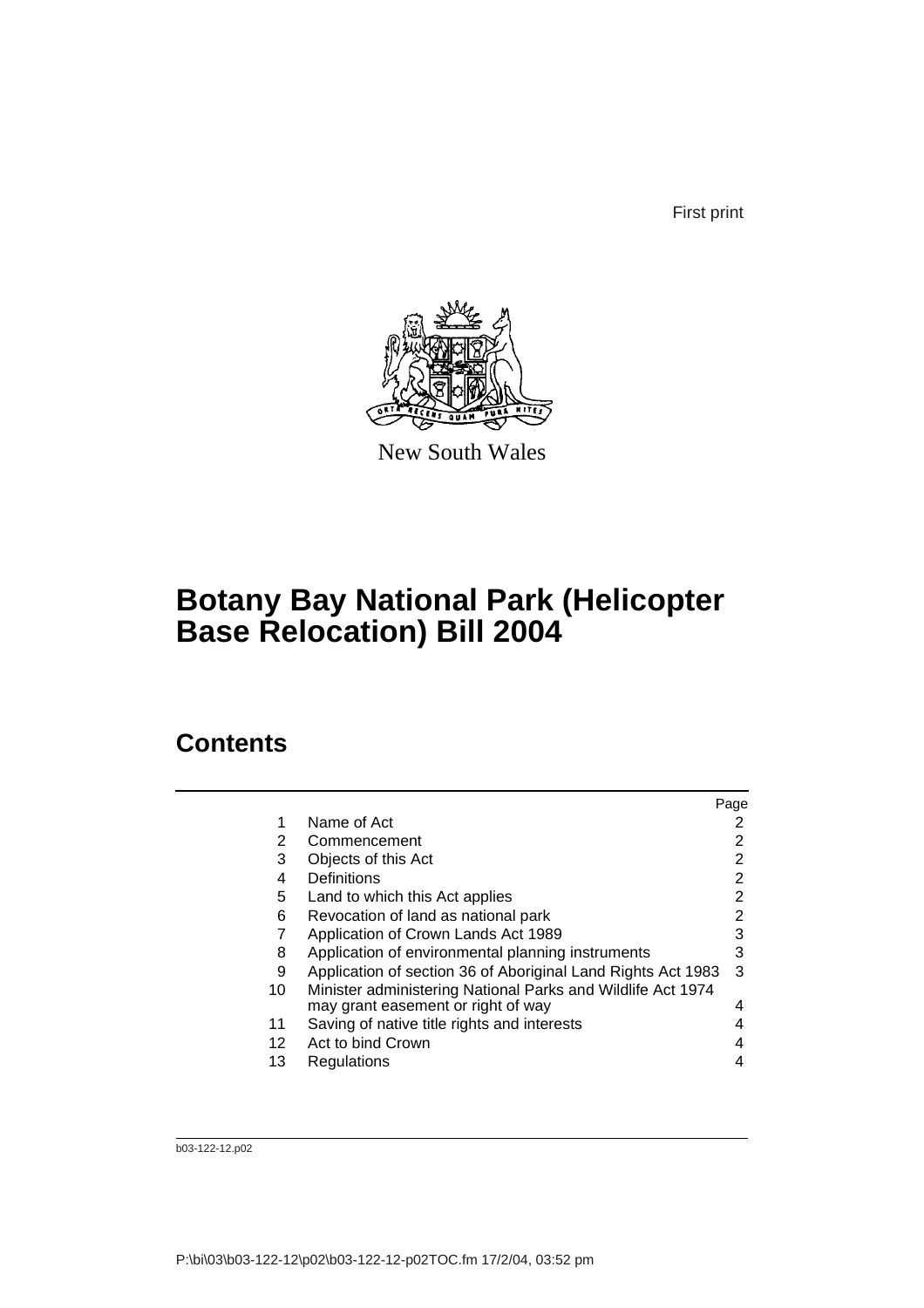**Contents** 

Page

Contents page 2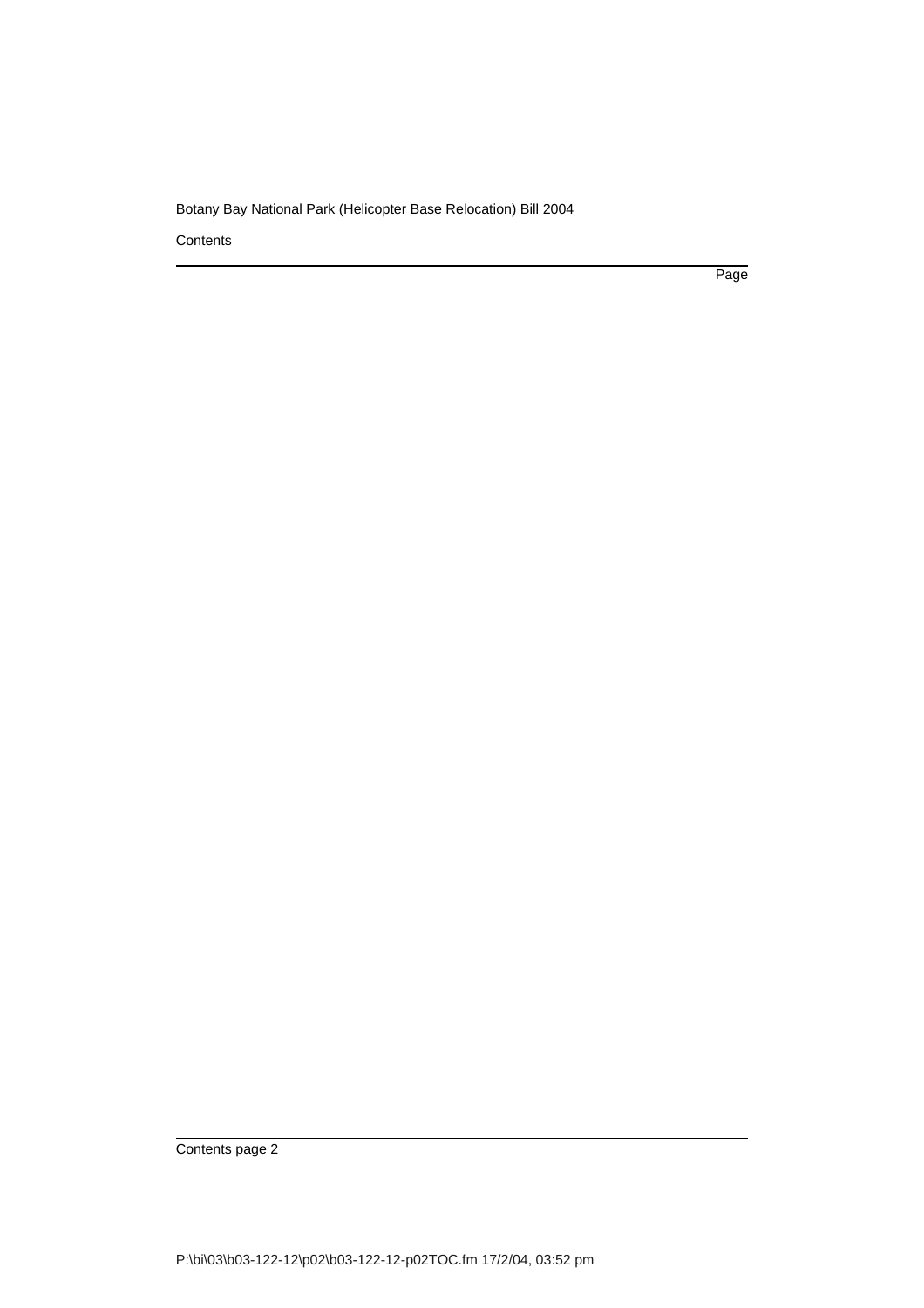

New South Wales

# **Botany Bay National Park (Helicopter Base Relocation) Bill 2004**

No , 2004

#### **A Bill for**

An Act to revoke the reservation under the *National Parks and Wildlife Act 1974* of an area of land as part of Botany Bay National Park and to facilitate its use for the purposes of a helicopter rescue service base; and for other purposes.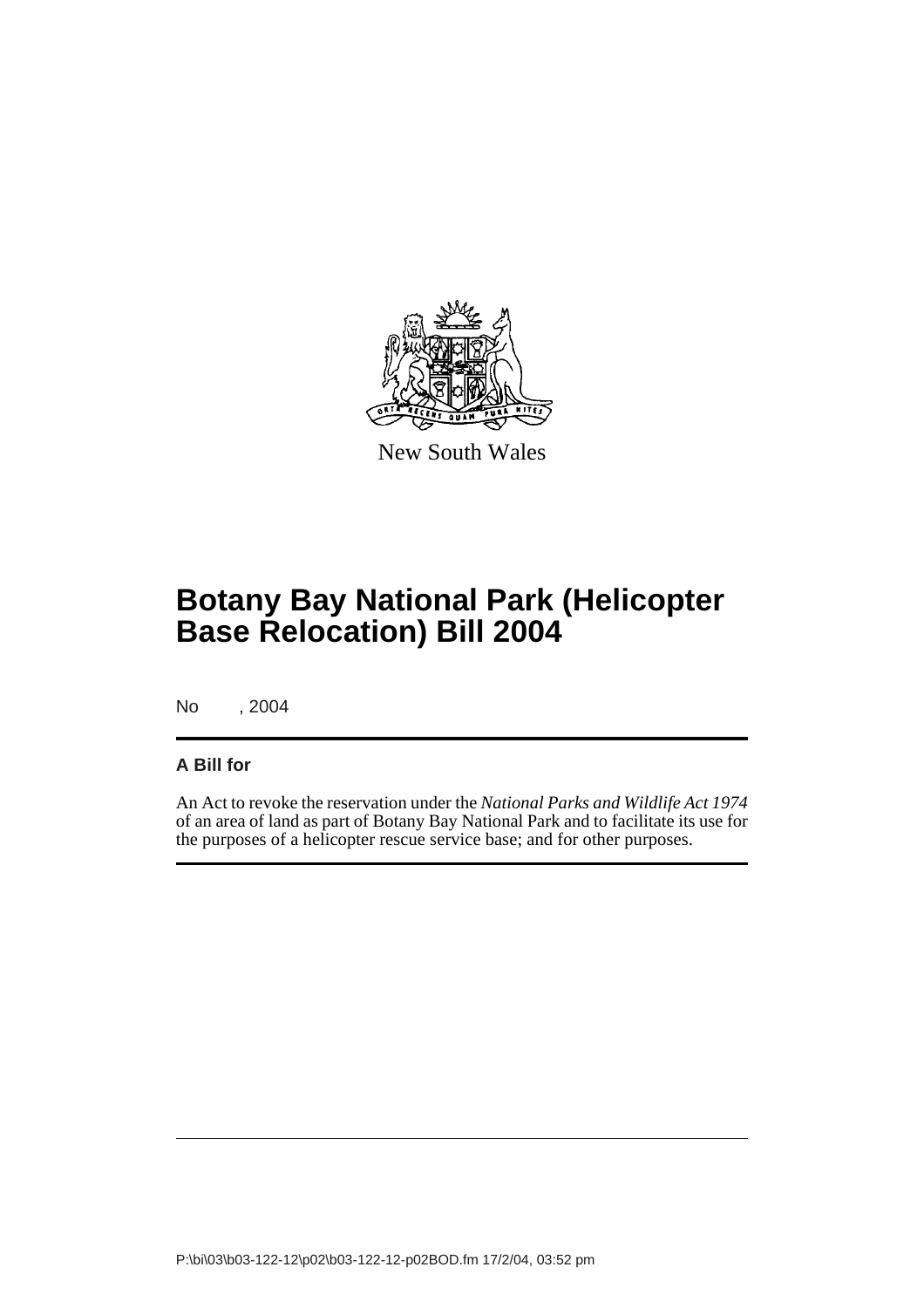<span id="page-7-5"></span><span id="page-7-4"></span><span id="page-7-3"></span><span id="page-7-2"></span><span id="page-7-1"></span><span id="page-7-0"></span>

|              | The Legislature of New South Wales enacts:                                                                                                                                                                                                                                        |                            |
|--------------|-----------------------------------------------------------------------------------------------------------------------------------------------------------------------------------------------------------------------------------------------------------------------------------|----------------------------|
| $\mathbf{1}$ | <b>Name of Act</b>                                                                                                                                                                                                                                                                |                            |
|              | This Act is the <i>Botany Bay National Park (Helicopter Base</i><br>Relocation) Act 2004.                                                                                                                                                                                         |                            |
| $\mathbf{2}$ | <b>Commencement</b>                                                                                                                                                                                                                                                               |                            |
|              | This Act commences on a day or days to be appointed by<br>proclamation.                                                                                                                                                                                                           |                            |
| 3            | <b>Objects of this Act</b>                                                                                                                                                                                                                                                        |                            |
|              | The objects of this Act are:                                                                                                                                                                                                                                                      |                            |
|              | to revoke the reservation under the National Parks and<br>(a)<br>Wildlife Act 1974 of certain land as part of the Botany Bay<br>National Park, being land that is required for the purposes of<br>a helicopter base for emergency aerial evacuation, retrieval<br>and rescue, and | 10<br>11<br>12<br>13<br>14 |
|              | (b)<br>to facilitate the use of that land for those purposes.                                                                                                                                                                                                                     | 15                         |
| 4            | <b>Definitions</b>                                                                                                                                                                                                                                                                | 16                         |
|              | (1)<br>In this Act:                                                                                                                                                                                                                                                               | 17                         |
|              | <i>helicopter facilities</i> includes buildings and installations for the<br>parking, fuelling, servicing and maintenance of helicopters.                                                                                                                                         | 18<br>19                   |
|              | Words and expressions used in this Act have the same meanings in<br>(2)<br>this Act (other than in section 11) as they have in the <i>Environmental</i><br>Planning and Assessment Act 1979.                                                                                      | 20<br>21<br>22             |
| 5            | Land to which this Act applies                                                                                                                                                                                                                                                    | 23                         |
|              | This Act applies to the land shown by cross-hatching on the survey<br>plan that is entitled "PLAN OF PART LOT 5209 DP 704508",<br>identified as Plan No P572703–L1, dated 13.11.03 and deposited in<br>the head office of the Department of Lands.                                | 24<br>25<br>26<br>27       |
| 6            | Revocation of land as national park                                                                                                                                                                                                                                               | 28                         |
|              | The reservation under the National Parks and Wildlife Act 1974 of<br>the land to which this Act applies as part of Botany Bay National<br>Park is revoked.                                                                                                                        | 29<br>30<br>31             |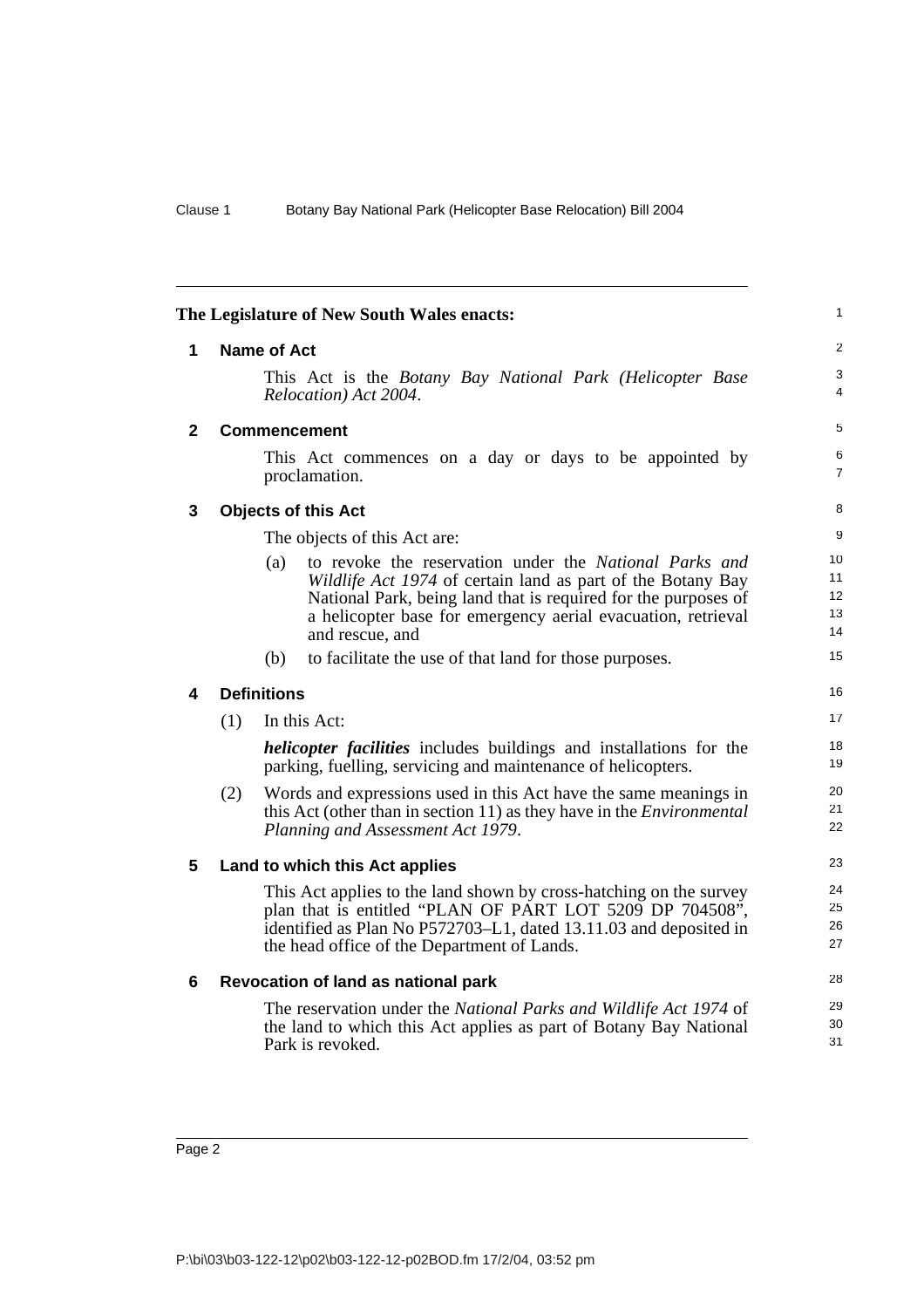<span id="page-8-2"></span><span id="page-8-1"></span><span id="page-8-0"></span>

| 7 |     |     | <b>Application of Crown Lands Act 1989</b>                                                                                                                                                                                                     | $\mathbf{1}$         |
|---|-----|-----|------------------------------------------------------------------------------------------------------------------------------------------------------------------------------------------------------------------------------------------------|----------------------|
|   | (1) |     | On and from the revocation under this Act of the reservation as<br>national park of the land to which this Act applies, that land:                                                                                                             | $\overline{2}$<br>3  |
|   |     | (a) | is vested in the Crown for an estate in fee simple, freed and<br>discharged from all trusts, obligations, estates, interests and<br>rights of way or other easements, and                                                                      | 4<br>5<br>$\,6\,$    |
|   |     | (b) | is Crown land within the meaning of the Crown Lands<br>Act 1989.                                                                                                                                                                               | $\overline{7}$<br>8  |
|   | (2) |     | Despite subsection (1) (b), Part 3 of the Crown Lands Act 1989 and<br>section 35 of that Act do not apply to the lease of, or the granting of<br>a licence in respect of, land to which this Act applies for the<br>purposes of the following: | 9<br>10<br>11<br>12  |
|   |     | (a) | the taking off, landing and movement of helicopters used for<br>emergency evacuation, retrieval or rescue,                                                                                                                                     | 13<br>14             |
|   |     | (b) | helicopter facilities for those helicopters,                                                                                                                                                                                                   | 15                   |
|   |     | (c) | accommodation for the crew of those helicopters, including<br>pilots, medical practitioners, nurses and paramedical workers.                                                                                                                   | 16<br>17             |
| 8 |     |     | Application of environmental planning instruments                                                                                                                                                                                              | 18                   |
|   |     |     | An environmental planning instrument cannot prohibit, require<br>development consent for, or otherwise restrict, the development of<br>land to which this Act applies for the purposes of the following:                                       | 19<br>20<br>21       |
|   |     | (a) | the taking off, landing and movement of helicopters used for<br>emergency evacuation, retrieval or rescue,                                                                                                                                     | 22<br>23             |
|   |     | (b) | helicopter facilities for those helicopters,                                                                                                                                                                                                   | 24                   |
|   |     | (c) | accommodation for the crew of those helicopters, including<br>pilots, medical practitioners, nurses and paramedical workers.                                                                                                                   | 25<br>26             |
| 9 |     |     | Application of section 36 of Aboriginal Land Rights Act 1983                                                                                                                                                                                   | 27                   |
|   |     |     | For the avoidance of doubt, the carrying out of the following, on<br>land to which this Act applies, is taken to be an essential public<br>purpose for the purposes of section 36 of the <i>Aboriginal Land Rights</i><br>Act 1983:            | 28<br>29<br>30<br>31 |
|   |     | (a) | development for the purposes of the taking off, landing and<br>movement of helicopters used for emergency evacuation,<br>retrieval or rescue,                                                                                                  | 32<br>33<br>34       |
|   |     | (b) | development for the purposes of helicopter facilities for those<br>helicopters,                                                                                                                                                                | 35<br>36             |

Page 3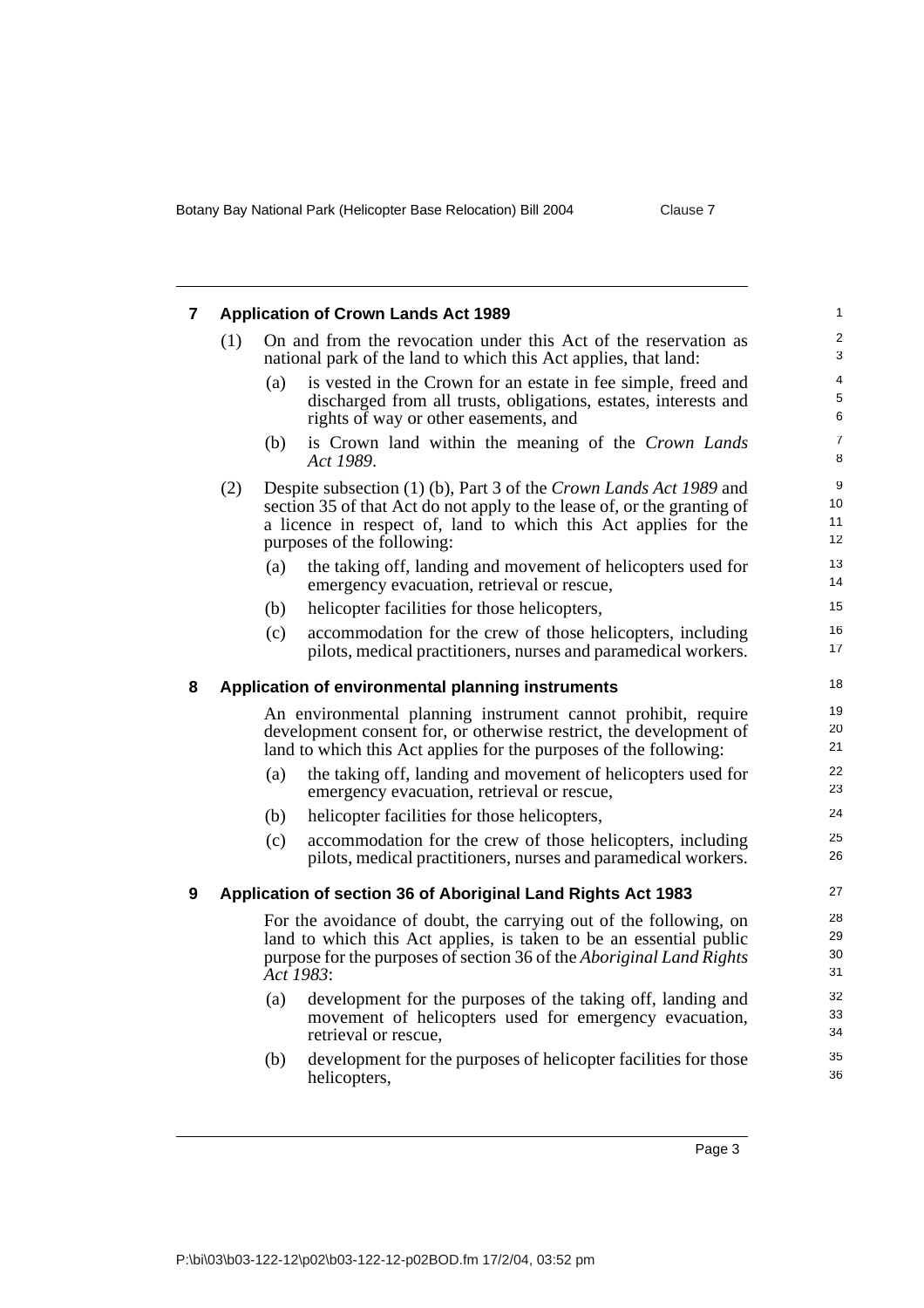<span id="page-9-3"></span><span id="page-9-2"></span><span id="page-9-1"></span><span id="page-9-0"></span>

|    |                                             | development for the purposes of accommodation for the crew<br>(c)<br>of those helicopters, including pilots, medical practitioners,<br>nurses and paramedical workers.                                                                                                                                                                                                                   | $\mathbf{1}$<br>2<br>3                    |
|----|---------------------------------------------|------------------------------------------------------------------------------------------------------------------------------------------------------------------------------------------------------------------------------------------------------------------------------------------------------------------------------------------------------------------------------------------|-------------------------------------------|
| 10 |                                             | Minister administering National Parks and Wildlife Act 1974 may<br>grant easement or right of way                                                                                                                                                                                                                                                                                        | 4<br>5                                    |
|    |                                             | For the purpose of enabling access or the provision of services to<br>land to which this Act applies and despite any other Act or law, the<br>Minister administering the National Parks and Wildlife Act 1974<br>may, on such terms and conditions as that Minister thinks fit, grant<br>an easement or right of way under section 153 of that Act over land<br>reserved under that Act. | 6<br>$\overline{7}$<br>8<br>9<br>10<br>11 |
| 11 | Saving of native title rights and interests |                                                                                                                                                                                                                                                                                                                                                                                          |                                           |
|    | (1)                                         | This Act does not operate to extinguish any native title rights and<br>interests existing in relation to the land to which this Act applies<br>immediately before its vesting by section 7.                                                                                                                                                                                              | 13<br>14<br>15                            |
|    | (2)                                         | This section does not affect any extinguishment of native title rights<br>and interests by the operation of the Native Title Act 1993 of the<br>Commonwealth or the Native Title (New South Wales) Act 1994.                                                                                                                                                                             | 16<br>17<br>18                            |
|    | (3)                                         | Words and expressions used in this section have the same meanings<br>as they have in the <i>Native Title Act 1993</i> of the Commonwealth.                                                                                                                                                                                                                                               | 19<br>20                                  |
| 12 | <b>Act to bind Crown</b>                    |                                                                                                                                                                                                                                                                                                                                                                                          | 21                                        |
|    |                                             | This Act binds the Crown in right of New South Wales and, in so far<br>as the legislative power of the Parliament of New South Wales<br>permits, the Crown in all its other capacities.                                                                                                                                                                                                  | 22<br>23<br>24                            |
| 13 | <b>Regulations</b>                          |                                                                                                                                                                                                                                                                                                                                                                                          |                                           |
|    | (1)                                         | The Governor may make regulations, not inconsistent with this Act,<br>for or with respect to any matter that by this Act is required or<br>permitted to be prescribed or that is necessary or convenient to be<br>prescribed for carrying out or giving effect to this Act.                                                                                                              | 26<br>27<br>28<br>29                      |
|    | (2)                                         | The regulations may contain provisions of a savings or transitional<br>nature consequent on the enactment of this Act.                                                                                                                                                                                                                                                                   | 30<br>31                                  |
|    | (3)                                         | Any such provision may, if the regulations so provide, take effect<br>from the date of commencement of this Act or a later date.                                                                                                                                                                                                                                                         | 32<br>33                                  |